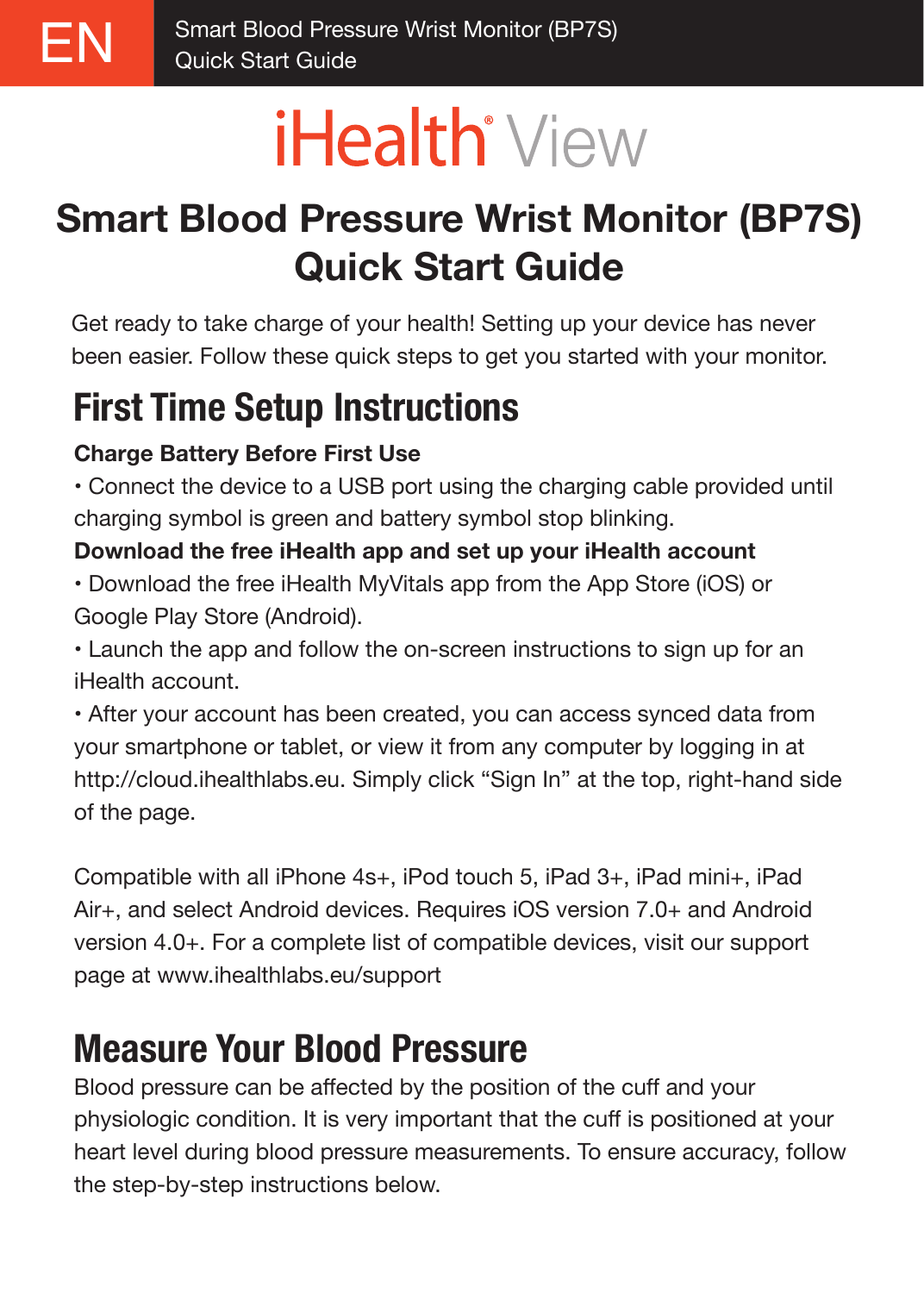- 1. Place your hand palm-side up in front of you on a flat surface such as a desk or a table.
- 2. Sit comfortably with your feet flat on the floor without crossing your legs, and remain still during measurement.



- 3. Applying the cuff or press the "START/STOP" button on your monitor.
- 4. Adjust the height of your wrist, the monitor will detect your wrist position and the measurement will start ONLY when the correct position is detected. When the position is correct, press "START/STOP" button again to start measurement.







Wrist position too low Wrist position too high wrist position good

5. Results will be shown on the blood pressure monitor display.

## **Sync Results Via Bluetooth**

Use Bluetooth to sync your readings to your iOS or Android device and save data to the secure iHealth cloud.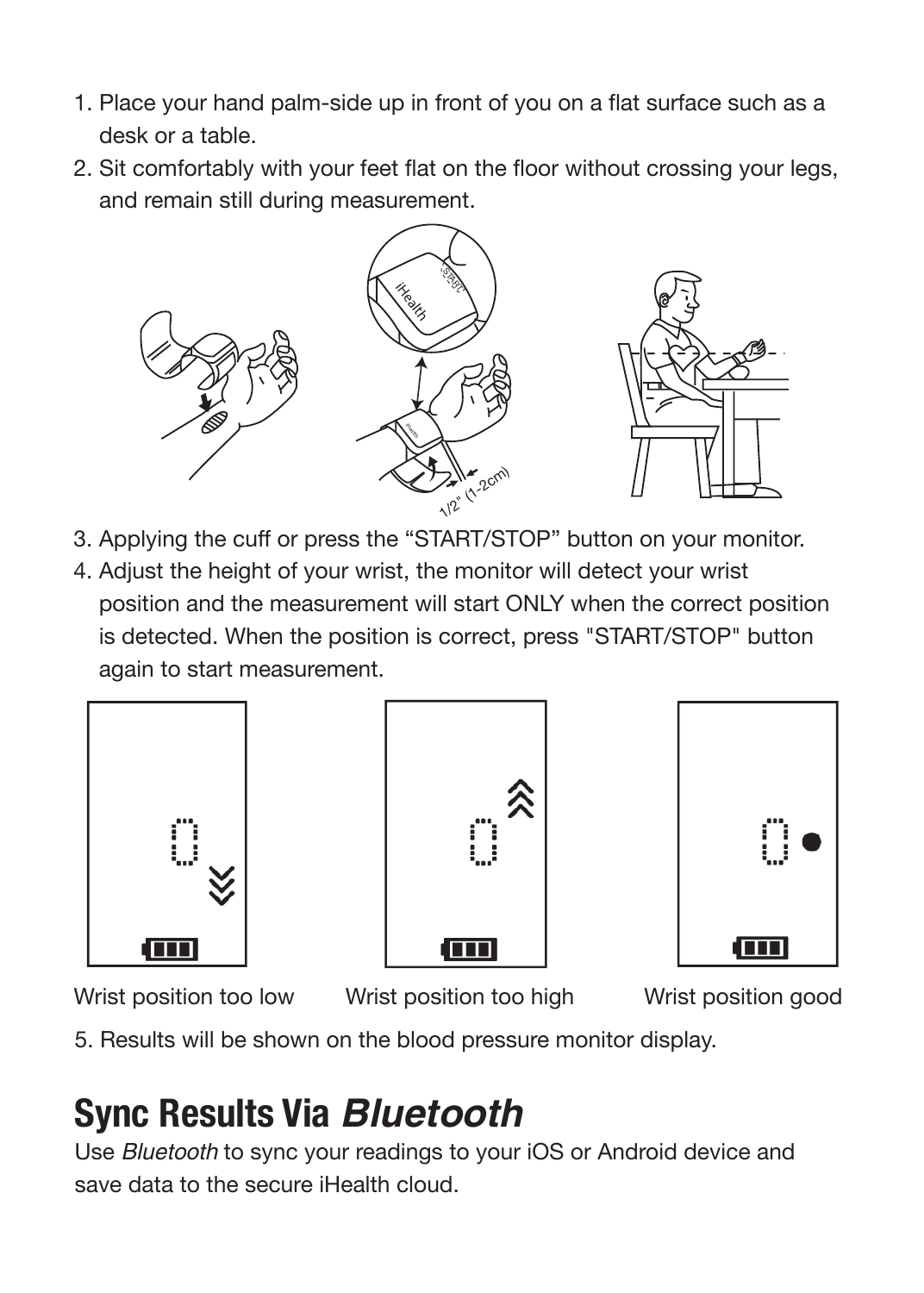#### **Connect to iOS via Bluetooth**

- 1. Launch the iHealth MyVitals App from your iOS device.
- 2. Enable Bluetooth on your iOS device: Slide gently upward the iPhone screen from  $\Box$  to open the Control Center, and click on the
- 3. Once the monitor is off, press "START/STOP" button for 2 seconds until Bluetooth indicator begins flashing -- when a successful connection has been established, the Bluetooth indicator light will stop flashing.
- 4. Use the app to sync the result, the sync indicator will flash during synchronization and stop flashing when synchronization has been achieved.



5. Results will now be viewable from your iOS device or from any computer by logging in at www.ihealthlabs.eu.

**Note**: If you can't sliding appear the Control Center, you can go to the Settings > Bluetooth > "On". Then return back to the iHealth MyVitals app, and do Step3 again.

#### **Connect to Android via Bluetooth**

• Press "START/STOP" button for 2 seconds until Bluetooth indicator begins flashing.

• Enable Bluetooth on your Android device: Settings > Wireless & Networks > Bluetooth.

• Check the Bluetooth menu for the model name of your monitor (BP7SXXX) to appear, and then select it to pair. This may take up to 30 seconds and your monitor's *Bluetooth* indicator will light up when a connection has been established.

• Launch the iHealth MyVitals app from your Android device to sync.

• The sync indicator will flash during synchronization and stop flashing when synchronization has been achieved.

• Results will now be viewable from your Android device or from any computer by logging in at www.ihealthlabs.eu.